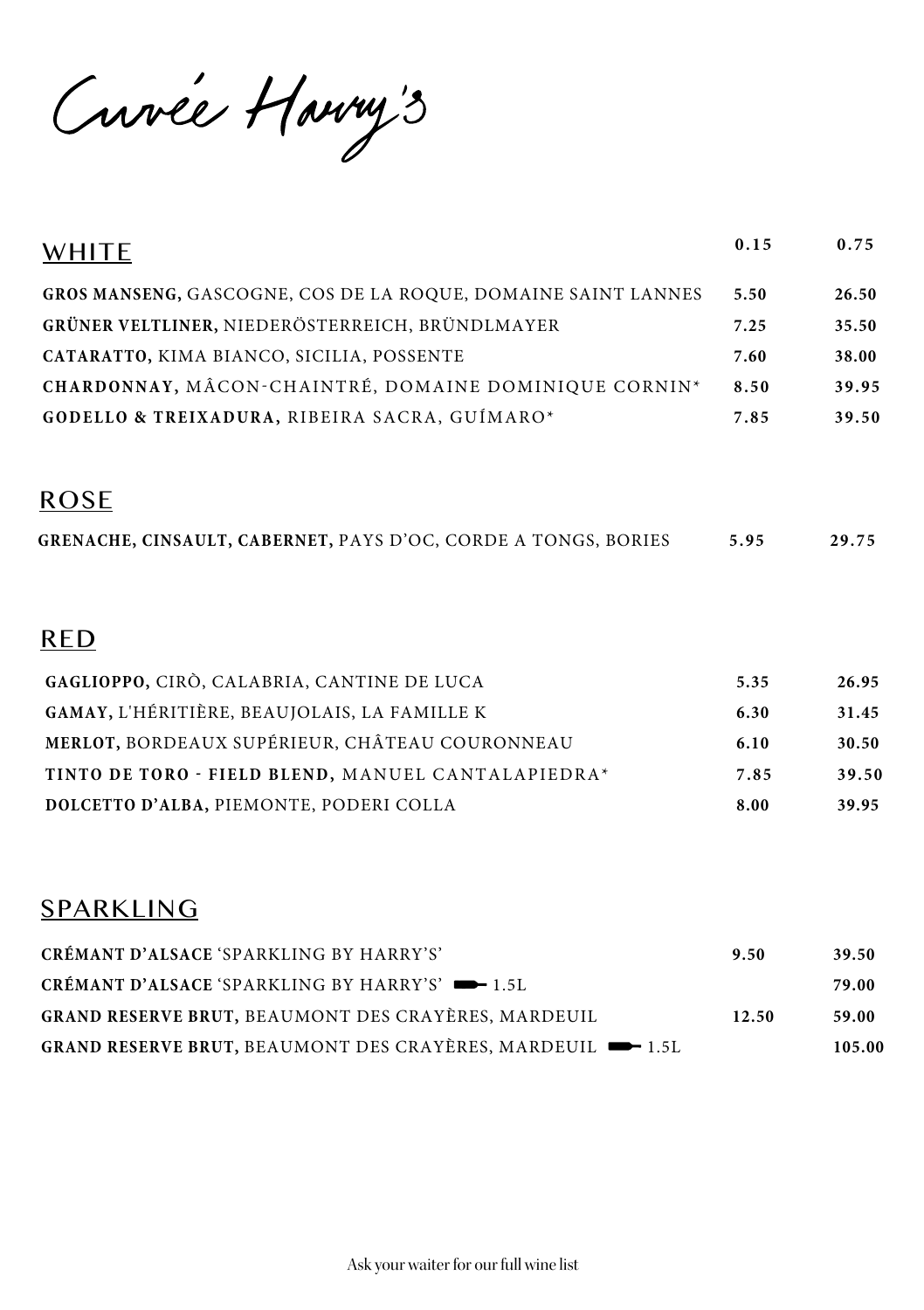FROM THE

Raw Bar

NORMANDY OYSTER EACH - 4.5 HALF DOZEN - 22.5 DOZEN - 45

GILLARDEAU OYSTER EACH - 6.5 HALF DOZEN - 32.5  $DOZEN - 65$ 

# **CHARCUTERIE**

#### **per 40 gram**

**CHORIZO TRONCAL - 6 CAPOCOLLO - 6.5 CECINA DE LEÓN - 6**

**TRUFFLE MORTADELLA - 6.5**

# SNACKS

#### **FRITTO MISTO DI MARE & DILL LEMON DIP - 6.5**

ARTICHOKE WITH GARLIC-LEMON VINAIGRETTE (V) - 4.5

#### **RADISH WITH CURRY DIP (V) - 4**

**LAMB KOFTE WITH CORIANDER, YOGHURT & CUMIN - 6**

Last order  $21:30h$  – Do you have an allergy? – Please tell us!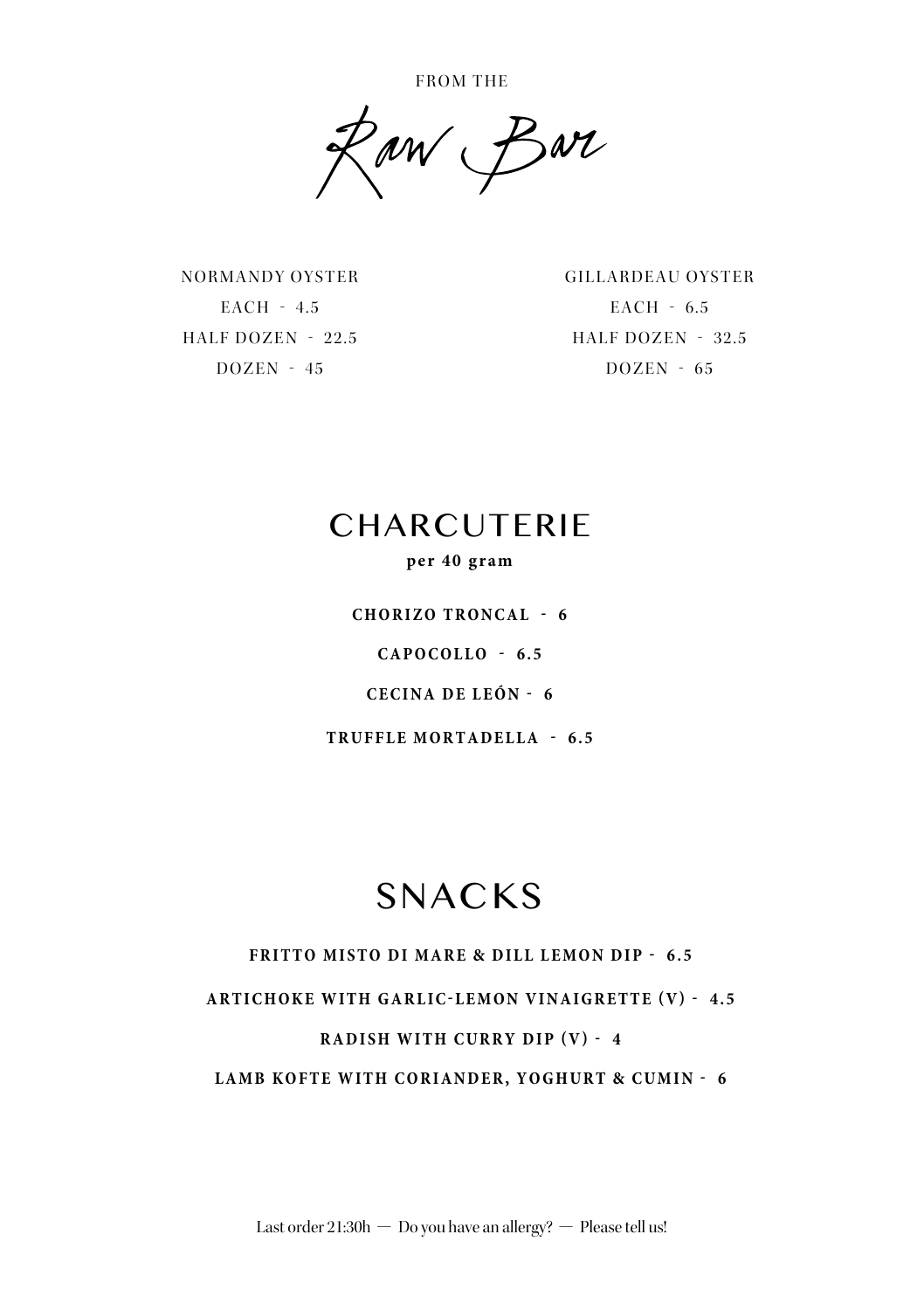Gim & Tomics

JKR GIN - 14 LOCAL GIN, FLORAL, HERBAL — ELDERFLOWER TONIC

N0. 209 - 13 FLORAL NOTES, CITRUS — HIBISCUS TONIC

KHOISAN - 12 CARAWAY, CILANTRO, BACHU — HIBISCUS TONIC

 $GIN$   $MARF - 13$ BASIL, THYME, ROSEMARY — CLASSIC TONIC

NOLET'S SILVER - 13 ROSE, PEACH, RASPBERRY — HIBISCUS TONIC

 $MONKEY$  47 - 15 47 BOTANICALS — CLASSIC TONIC

#### $HFNDRICKS - 12$

SWEET, CUCUMBER — ELDERFLOWER TONIC

#### WHITLEY NEILL - 11 LEMONGRASS & GINGER

HERBAL, FRESH, SPICE

— ELDERFLOWER TONIC

 $AN$  DUI AMAN - 15 SEAWEED, JUNIPER — CLASSIC TONIC

TANQUERAY - 10 LONDON DRY, LIME, LEMON — CLASSIC TONIC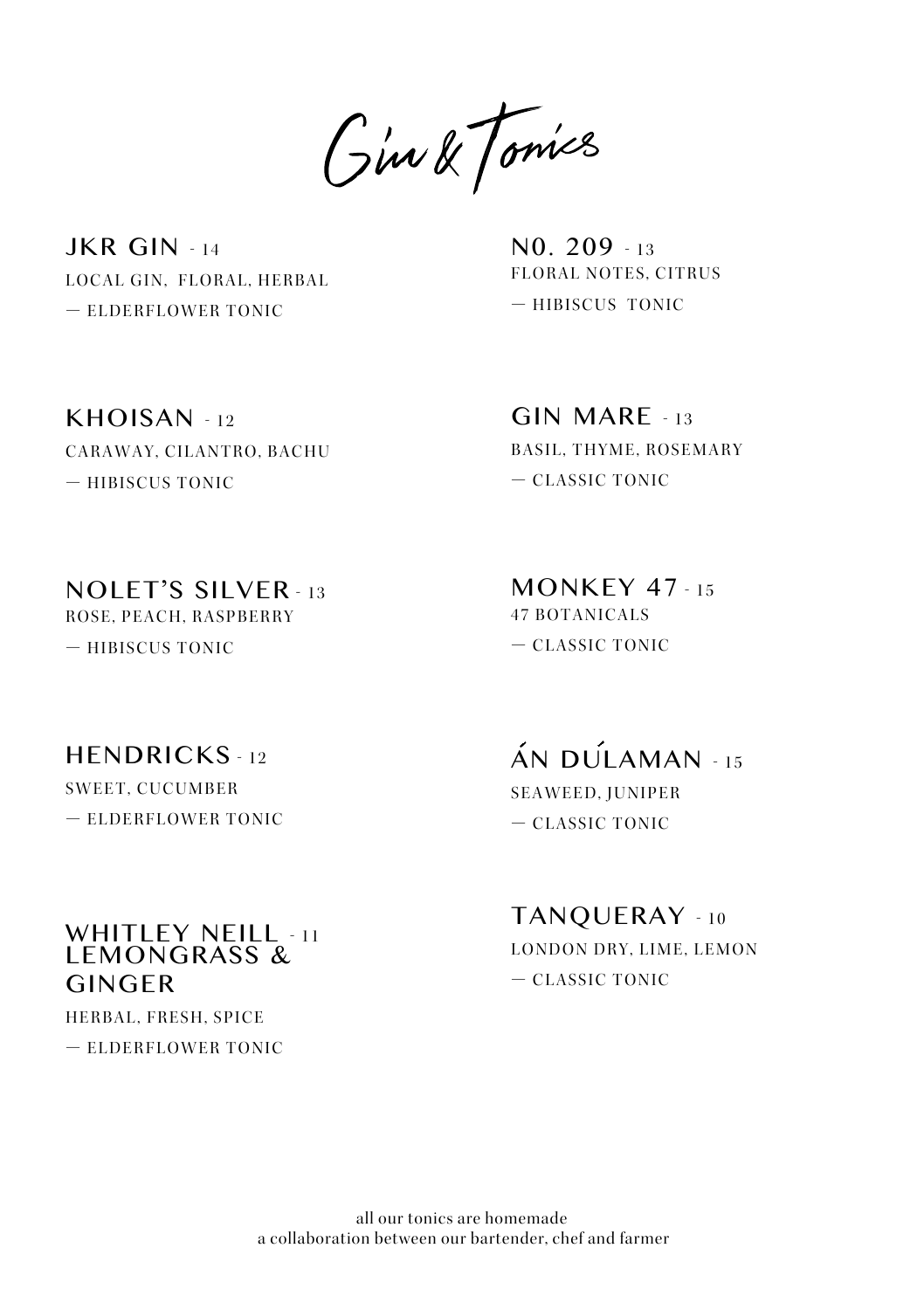Vegmonts

#### WILLEM'S WERMOED SWEET - 7.5

ORANGE, FIGS, BAKING SPICES — CLASSIC TONIC - 10.5

#### LA PICATERIA - 5

BOTANICAL, SPICES, UNFORTIFIED — CLASSIC TONIC - 8

#### ANTICA FORMULA 1786 - 5

NUTS, VANILLA, DRIED FRUIT — CLASSIC TONIC - 8

#### BELSAZAR ROSE - 7

RED FRUIT, GREEN HERBS, SWEET — CLASSIC TONIC - 10

#### BELSAZAR WHITE - 7

VANILLA, PEACH, DRIED ORANGE — CLASSIC TONIC - 10

#### FORCALQUIER HENRI BARDOUIN - 4

ANISE, CORIANDER, MINT — CLASSIC TONIC - 7

#### WILLEM'S WERMOED DRY - 7.5

JUNIPER, RHUBARB, SAGE — CLASSIC TONIC - 10.5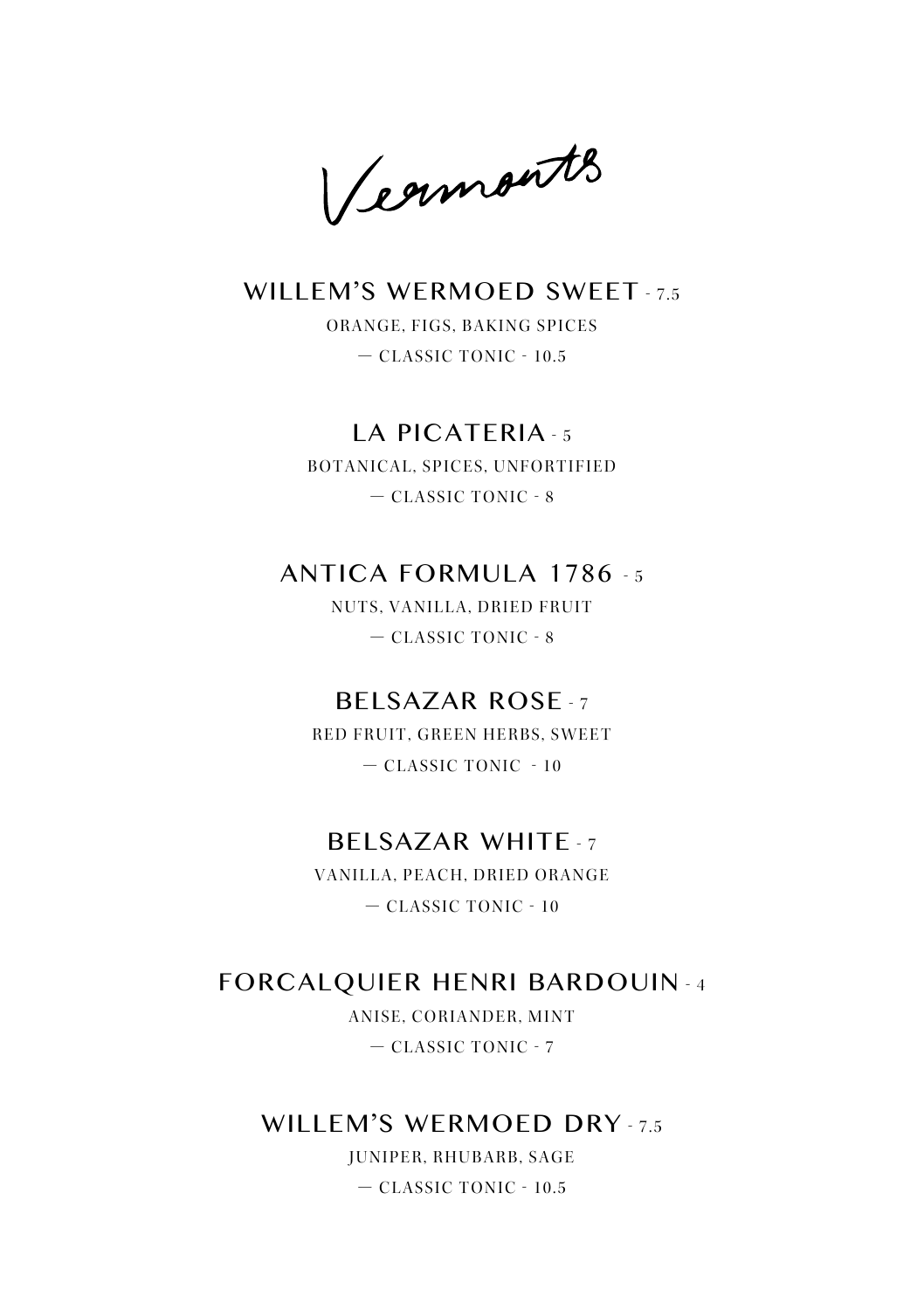# NON ALCOHOLIC

### HOMEMADE SODA'S

ORANGE & GINGER ICED TEA - 4.5

BLUEBERRY & GREEN APPLE ICED TEA - 4.5

ARNOLD PALMER ICED TEA & LEMONADE - 4.5

ORANGE - 4.5

LEMONADE - 4.5

GINGER BEER - 5

CASSIS - 5

BITTER LEMON - 5

CLASSIC TONIC - 4

HIBISCUS TONIC - 4

ELDERFLOWER TONIC - 4

#### JUICES

ORANGE JUICE - 4

GRAPEFRUIT JUICE - 4

BIG TOM SPICED TOMATO JUICE - 4

JONAGOLD APPLE JUICE THE BEMELERHOF - 3.5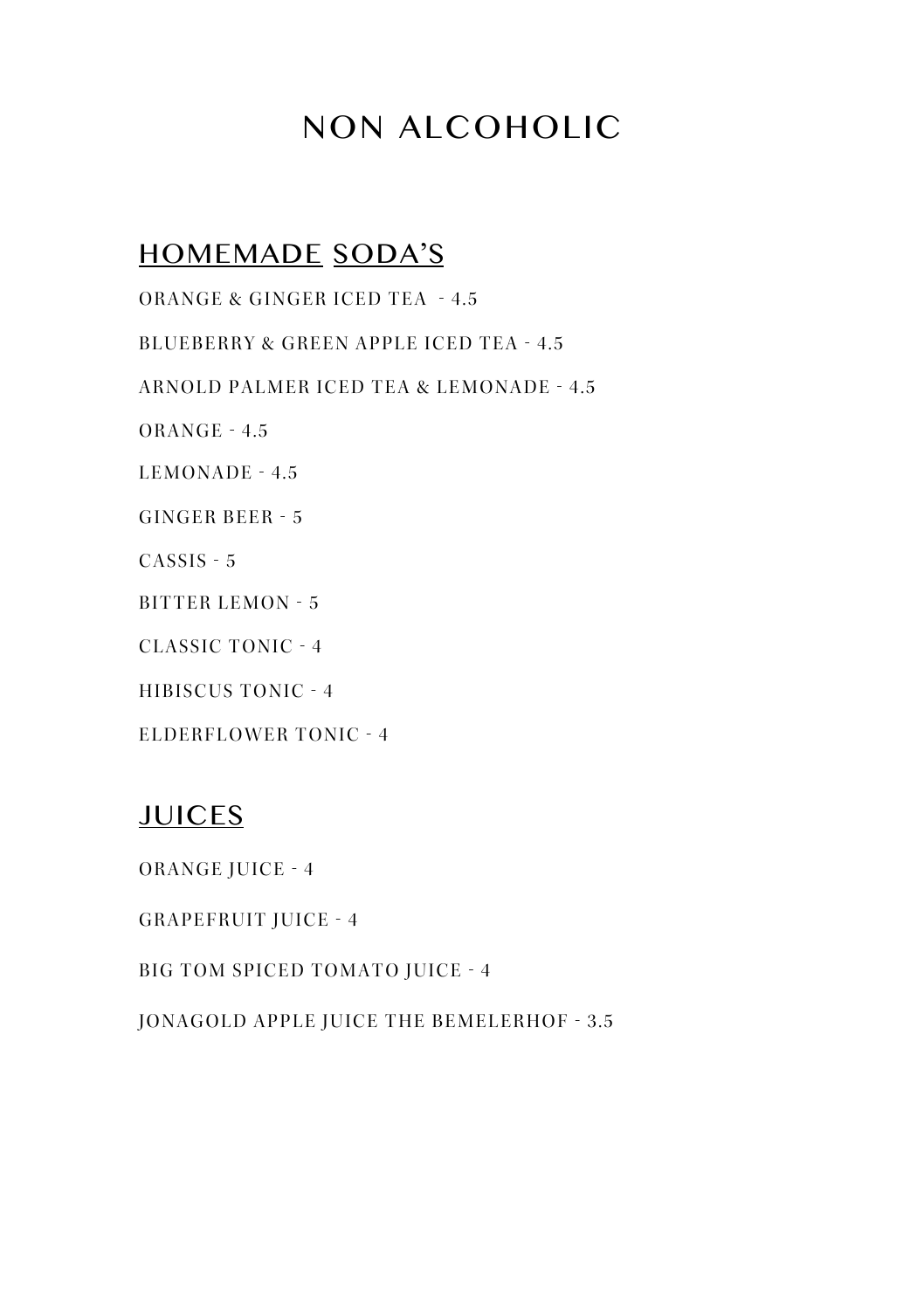# BEERS

### CRAFT BEERS

| STADSBROUWERIJ DE MAASTRICHTER MALTEZER -                        | 6   |
|------------------------------------------------------------------|-----|
| MALTEZER - DORTMUNDER 6.5%                                       |     |
| REFINED BALANCE BETWEEN MALTINESS AND FRESH HOPS.                |     |
| <b>TEXELS OVERZEE IPA 6.0%</b>                                   | 6   |
| WONDERFULLY REFRESHING WITH NOTES OF CITRUS AND APRICOT.         |     |
| BROUWERIJ IN DE NACHT - CUVEE LA NUIT CHARDONNAY - BLOND 7.7%    | 6   |
| AN ELEGANT BEER WITH CHAMPAGNE YEAST AND GRAPE JUICE.            |     |
| A STYLISH ALTERNATIVE TO THE CLASSIC BUBBLE!                     |     |
| <b>BROUWERIJ IN DE NACHT - SWEET XVI - BLOND 6%</b>              | 6   |
| A FRESH PEACHY BLOND BEER WITH A HOPPY BITE (NOT A SWEET BEER)   |     |
| DUVEL TRIPEL HOP - TRIPEL 9.5%                                   | 6   |
| DRY HOPPED TRIPEL WITH CITRA HOP FOR INTENSE HOP AROMAS          |     |
| WITH HINTS OF FRESH GRAPEFRUIT AND TROPICAL FRUITS.              |     |
| BRASSERIE {C} - BLACK {C} - BELGIUM STOUT 8%                     | 6.5 |
| A CLASSIC STOUT BEER WITH GRILLED MALT, ROASTED COFFEE AND COCOA |     |
| NEVEL - DWAAL - WILD WITBIER 5,7%                                | 6.5 |
| FRESH WITBIER WITH SZECHUAN PEPPER AND COMMON HOGWEED SEED       |     |
|                                                                  |     |

### DRAFT

| <b>CHATEAU NEUBOURG 0.33</b>         |     |
|--------------------------------------|-----|
| <b>BOTTLE</b>                        |     |
| UR-WEIZEN                            | 4   |
| <b>GERARDUS DUBBEL</b>               | 4   |
| JOPEN NON IPA - LOW ALCOHOL IPA 0,3% | 4.5 |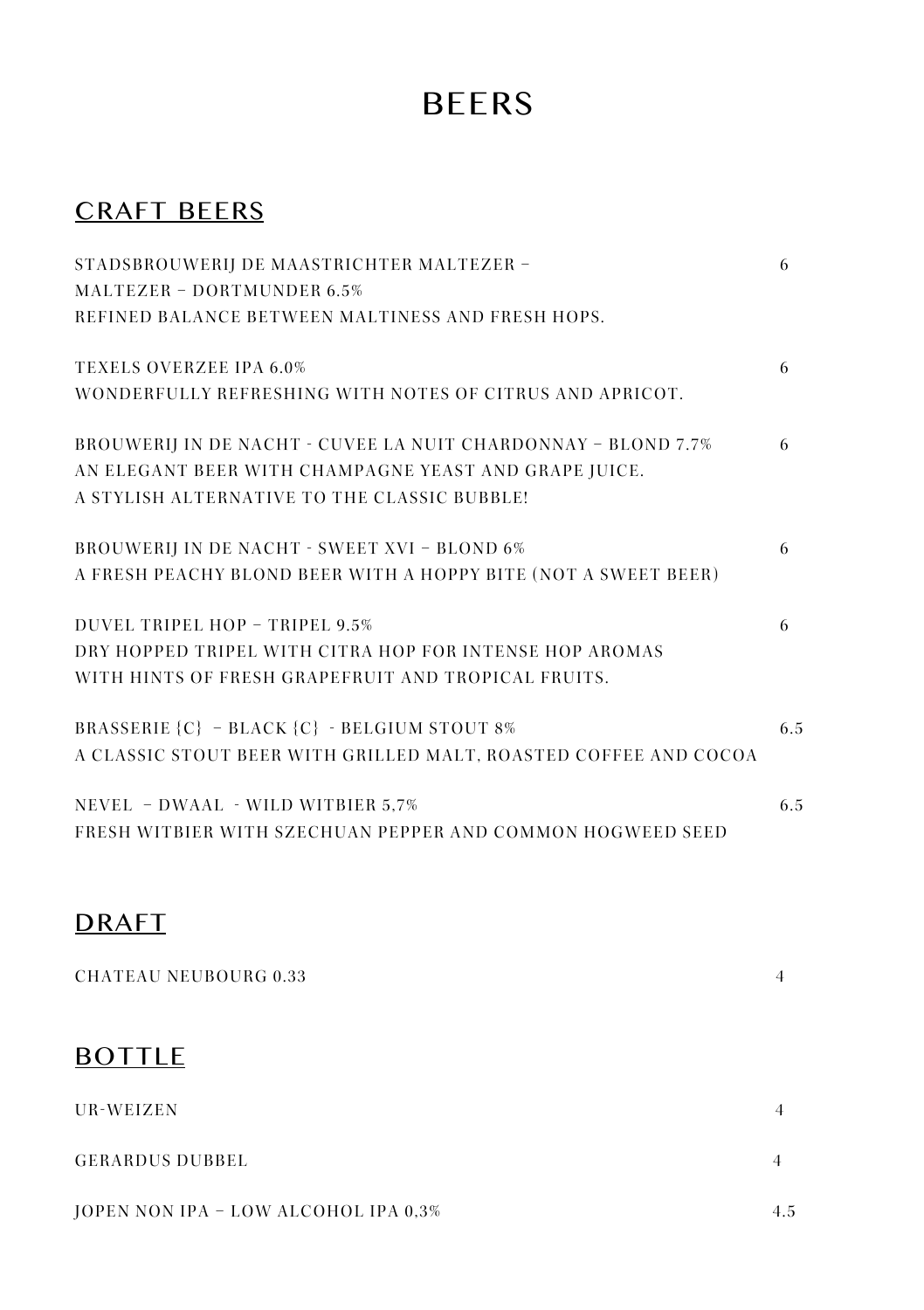Cocktails

#### THE STORM

#### BOULARD VSOP | LEMON | MAPLE | MAASTRICHT ROYAL | EGG

1 3

### FRENCH ROYAL

NOLET'S GIN | LEMON | CHERRY | CREMANT D'ALSACE

1 0

#### MARTINI

DRY | DIRTY | VESPER

#### NEGRONI

TANQUERAY GIN | CAMPARI | CARPANO ANTICA FORMULA

12.5

### OLD FASHIONED

MILLSTONE 92 RYE WHISKY | BITTERS | SUGAR

1 3

#### ESPRESSO MARTINI

ABSOLUT VODKA | KAHLUA | FRANGELICO | ESPRESSO 12.5

### PENICILLIN MOCKTAIL

LAPSANG TEA | GINGER | HONEY | LIME

7.5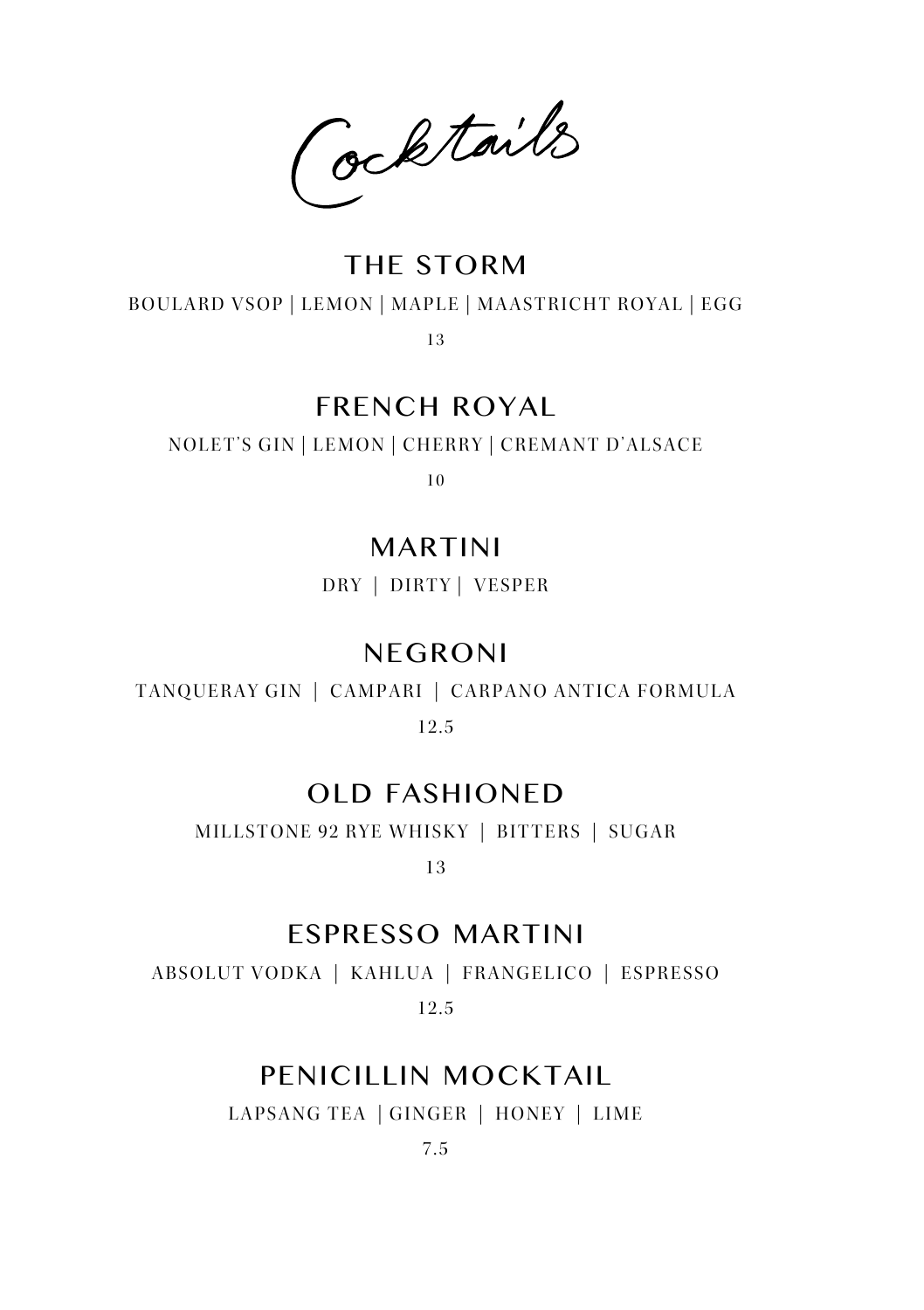### PORT/SHERRY

FINE TAWNY QUINTA DO BOM DIA - 7 MADEIRA 5 YEARS MEDIUM - 8 WHITE PORT GRAHAM'S - 6.5 DRY SHERRY TIO PEPE - 5.5 SIX GRAPES' GRAHAM'S -8.5 MEDIUM SHERRY OSBORNE - 5.5 TAWNY 10 YEAR GRAHAM'S - 10

#### LIQUEURS

APEROL - 7 CAMPARI - 6 KAHLUA - 7 MR. BLACK - 7 FRANGELICO - 6 COINTREAU - 5 GRAND MARNIER - 6 D.O.M. BENEDICTINE - 5 BAILEY'S - 6 ST. GERMAIN - 7 LIMONCELLO - 6.5 LICOR 43 - 5.5 MARASCHINO - 6 CREME DE VIOLETTE - 5 DRAMBUIE - 6 LILLET BLANC - 5 DISARONNO - 6 SAMBUCA - 6

#### ARMAGNAC

FRANCIS DARROZE 'LES GRANDS ASSAMBLAGES' 8ANS DÁGE - 11.5 FRANCIS DARROZE 'LES GRANDS ASSAMBLAGES' 12ANS DÁGE - 15

### CALVADOS

DUPONT FINE - 7 BOULARD VSOP - 8.5 CHÂTEAU DU BREUIL PAYS D'AUGE 8Y - 10.5 CHÂTEAU DU BREUIL PAYS D'AUGE 12Y - 12.5

#### COGNAC

CAMUS, ILE DE RÉ FINE ISLAND - 9 RÉMY MARTIN VSOP - 8.5 RAGNAUD-SABOURIN VSOP - 9.5 FRAPIN CHATEAU FONTPINOT XO - 21 REMY MARTIN XO - 24.5 HENNESSY PARADIS RARE COGNAC - 199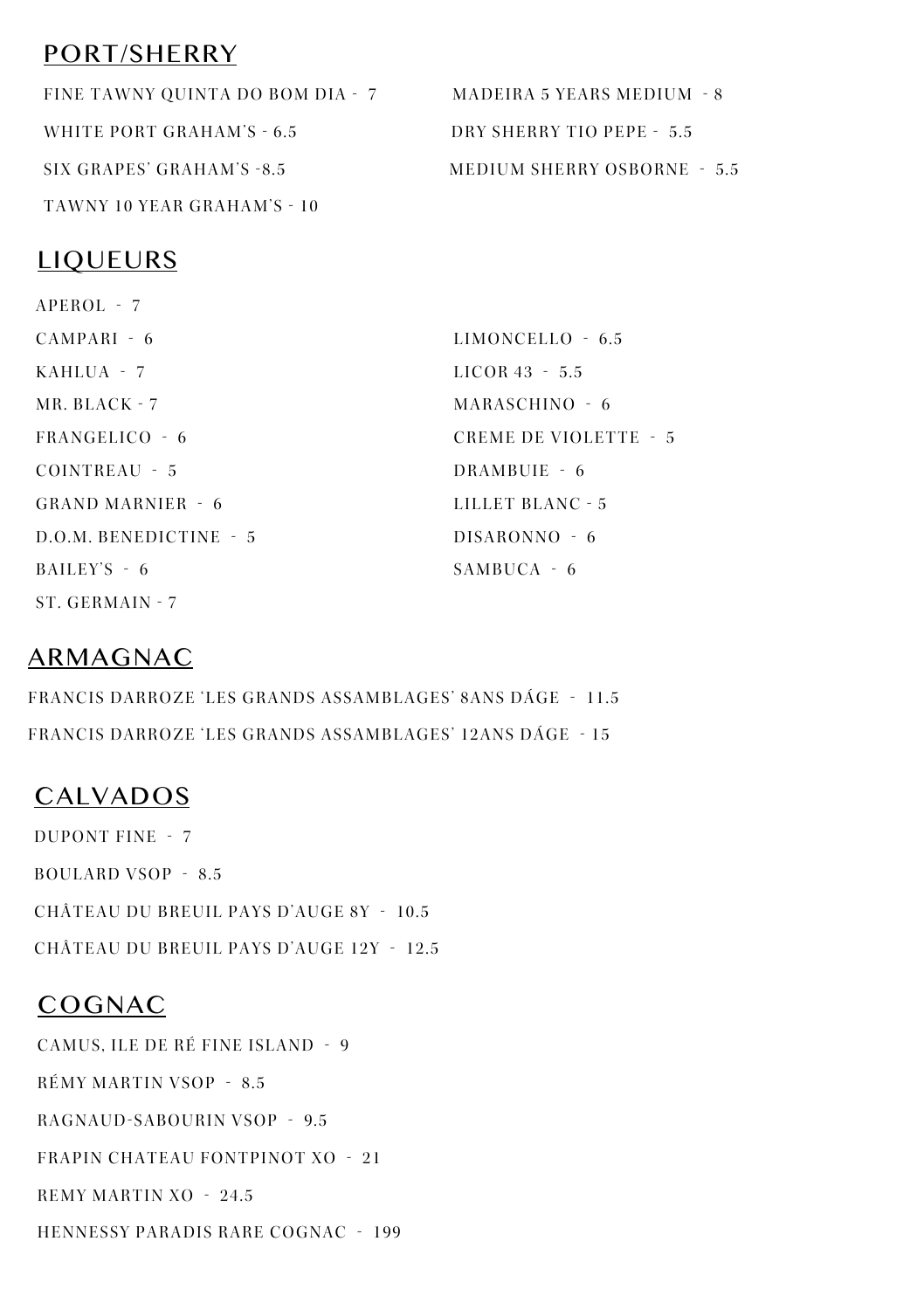#### RUM

HAVANA CLUB AÑEJO 3 AÑOS - 6 HAVANA CLUB AÑEJO 7 AÑOS - 7 GOSLING'S BLACK SEAL RUM - 8 DIPLOMÁTICO RESERVA EXCLUSIVA - 9.5 RON ABUELO 7 YEAR OLD ANEJO RUM - 8 RON ABUELO 12 YEAR OLD ANEJO RUM - 9 CANERO SAUTERNES CASK - 12.5 RON ZACAPA CENTENARIO 23 YEARS - 14.5

### VODKA

| ABSOLUT SWEDEN - 6            | KETEL ONE NETHERLANDS - 8   |
|-------------------------------|-----------------------------|
| CIROC FRANCE - 7              | BELVEDERE POLAND - 8        |
| GREY GOOSE FRANCE - 8         | CHOPIN POLAND - 9           |
| <b>FAIR OUINOA FRANCE - 7</b> | WYCKSE VODKA MAASTRICHT - 7 |

#### GRAPPA

MAROLO - DOLCETTO - 10 NONINO CHARDONNAY BARRIQUES - 9

### SPIRITS

BOLS JONGE JENEVER - 4 BOLS OUDE JENEVER - 4.5 BOLS CORENWIJN - 5 TEQUILA PATRÓN SILVER - 8 TEQUILA PATRÓN GOLD - 11 MEZCAL NUESTRA SOLEDAD LACHIGUI MIAHUATLAN - 9 PISCO WAQAR - 8

#### PASTIS & BITTERS

| FERNET BRANCA - 3.5 | $RICARD - 4.5$                        |
|---------------------|---------------------------------------|
| AVERNA - 4.5        | <b>CHARTREUSE GREEN LIQUEUR - 4.5</b> |
| JÄGERMEISTER - 4.5  | ELS LA VERA - 4                       |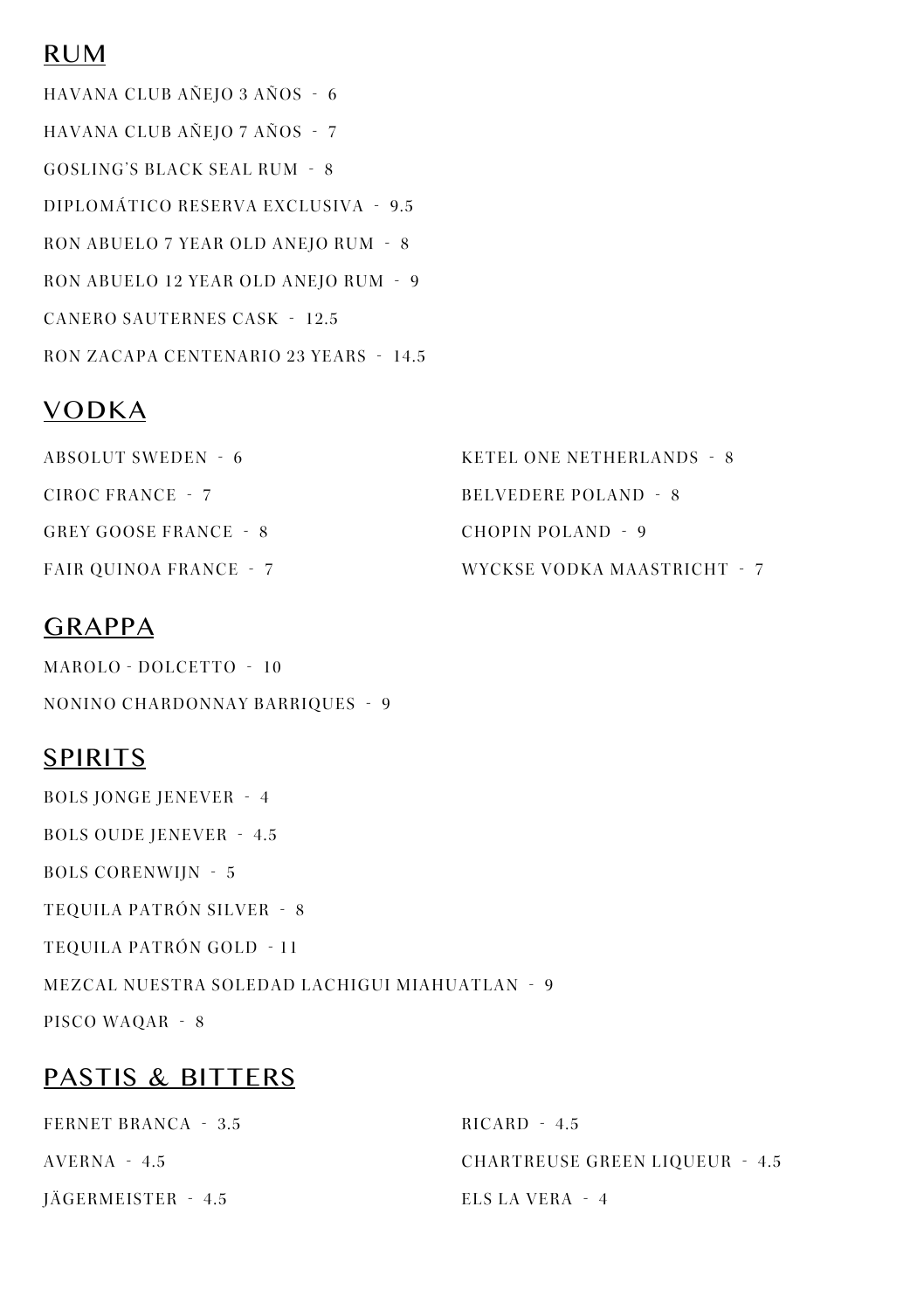# SINGLE MALT SCOTCH

#### **SPEYSIDE**

AULTMORE 12Y This delicate whisky is often used in blends. It is a surprisingly tasty finding with grainy tones and a bite in the finish.

- 12.5

MACALLAN FINE OAK 12Y Established in 1824 and a legend ever since. The Fine Oak is well balanced with notes of sugar almonds, sherry and orange peel.

- 16.5

### ISLAY

FINLAGGAN This single malt is the hidden

gem on Islay, with medicinal notes and powerful peat. It is a mystery which of the eight distilleries bottled this beauty. This strength can only be handled by the brave.  $-9$ 

## ISLANDS

HIGHLAND PARK 12Y A creamy well balanced single malt. Located on the Orkney Islands, Highland Park was originally dominated by the Vikings. The vikings' influence created a robust dram with hints of apricot, caramel and smoke.

 $-10$ 

HIGHLAND PARK 18Y Well halanced like it's little brother, but this single malt has a more friendly character. The Highland Park 18v is high in flavor richness, with tones of ripe fruit, cinnamon and a subtle smoky hint.

- 22.5

## HIGHLANDS

EDRADOUR 10Y

Craftsmanship and passion in the astonishing surroundings of Pitlochry create a creamy, smooth and fruity single malt to enjoy in peace. - 12.5

EDRADOUR CALEDONIA 12Y This sherry bomb is a perfect after dinner dram or an exciting match with cheese. - 15

GLENMORANGIE NECTAR D'OR The subtle spirit of Glenmorangie has matured in ex-sauternes cask to become an eniovable smooth single malt, resulting in tones of exotic fruit and a touch of wood.

- 13.5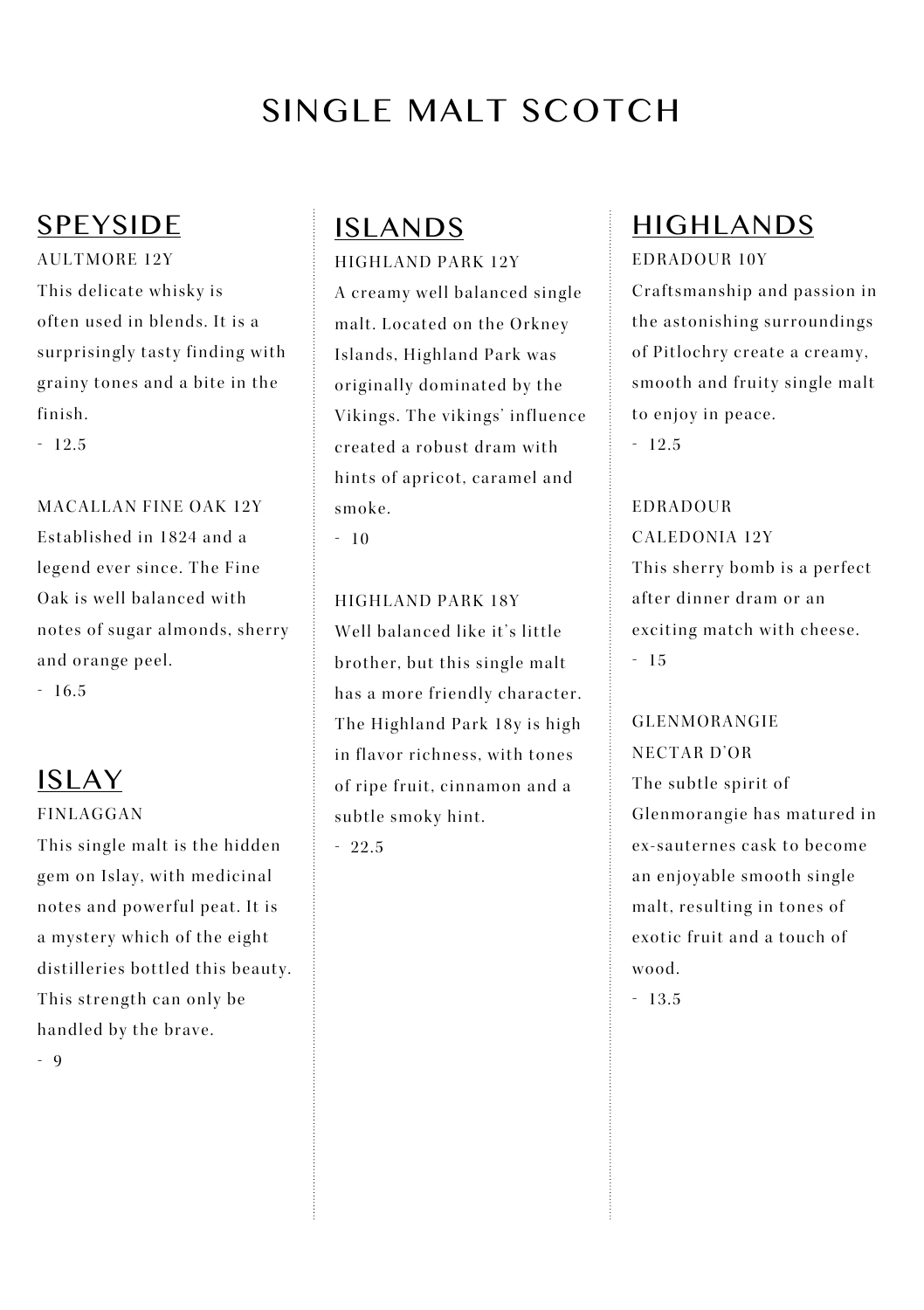# WORLD WHISKY & BLENDS

#### BLENDS

MONKEY SHOULDER Lovely rounded blended malt which is named after the injury men encountered when they turned the barley by hand all day long. - 7.5

JOHNNIE WALKER BLACK LABEL A well-rounded spicy blend with tones of vanilla and light peat smoke. - 7

DIMPLE 15Y Blended scotch whiskey distilled by John Haig & Co distillery and is filled with blissfully sweet aromas accompanied by the soft scents of melted butter and savory malt.

#### - 12 NETHERLANDS

MILLSTONE RYE 92 Experience the beauty of Dutch rve from Zuidam Distillers in Baarle-Nassau This flavor rich dram has tones of stonefruits and spices with a long finish. - 9.5

# USA

JACK DANIEL'S The most well-known charcoal filtered Tennessee whiskey is eniovable in the mix but also delicious neat. - 7

BUFFALO TRACE Just as during Prohibition times: It's just for 'medicinal purposes'. - 7.5

# JAPAN

NIKKA COFFEY MALT

The proper introduction to Japanese whisky is the single malt distilled in a Coffey still at the Miyagikyo distillerv. - 14.5

# ITALY

PUNI ALBA 3Y MARSALA & ISLAY CASKS The Ebensperger Family founded their distillery in 2010 and developed a rich and complex malt with the m a turation in Marsala & Islav casks.

- 19.5

# IRELAND

#### JAMESON

This famous Irish whiskey that is suitable for any occasion and can be enjoyed in many ways.

- 6

#### BUSHMILLS 10Y

The first legal distillery of I reland performs their craft since 1608. The elegance in this triple distilled single malt can be found in the creamy vanilla and honey tones.

- 8.5

#### BUSHMILLS 21Y

The maturation in oloroso sherry and bourbon casks, is given an extra layer of flavor with a finish in madeira casks. It has tones of dried fruit and spiciness with a nutty finish.

- 25

THE LEGENDARY SILKIE Inspired by the tales of the mytical Silkie seals of the Donegal coast, is a blend of double and triple distilled single malts, soft grains and a hint of peated malt. - 9